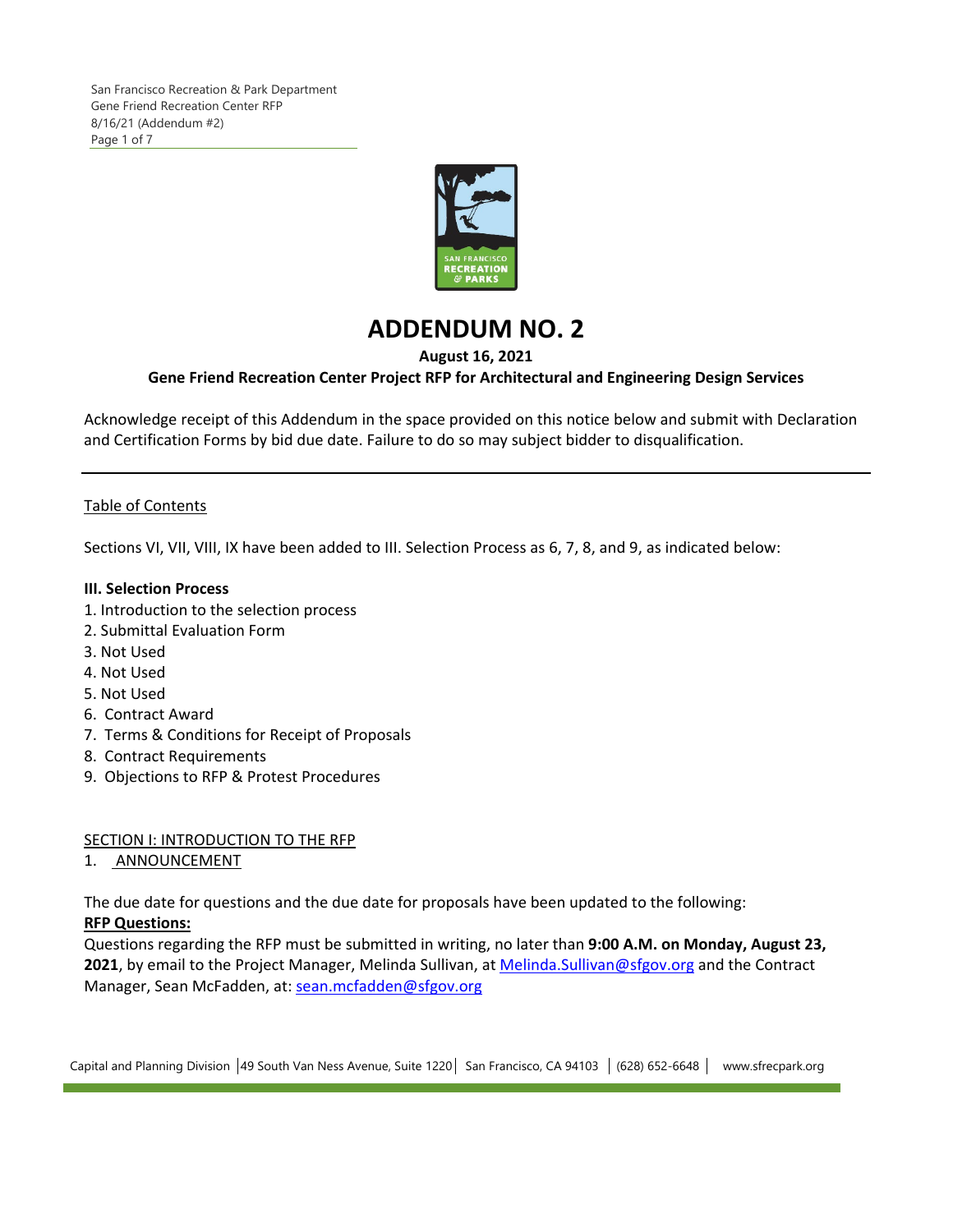### **Proposals Due:**

Proposals are due on **Thursday, September 2, 2021 by 5:00 P.M.** Submit proposals with a PDF version of all items, by email to the Project Manager, Melinda Sullivan, at Melinda. Sullivan@sfgov.org and the Contract Manager, Sean McFadden, at Sean.McFadden@sfgov.org.

## SECTION I: INTRODUCTION TO THE RFP 2. PROJECT INTRODUCTION & DESCRIPTION

The following reference has been added in parentheses, following mention of the Maher Ordinance: Health Code Article 22A.

Program Diagram shown in original RFP, page 6, deleted from document, as it is available as an Attachment

SECTION I: INTRODUCTION TO THE RFP 4. PRELIMINARY RFP SCHEDULE is deleted in its entirety and is replaced with the following:

Pre‐Proposal Conference: A Pre‐Proposal Conference will be held via online video conference on Wednesday, August 18, 2021, at 10:00 am (https://sfrpd.zoom.us/meeting/register/tZwvdOqrrTIqEt1Lf3rUv7aGyQgdC9rnq0uA)

At the pre‐proposal conference, City staff will review the provisions of this request for proposals, and the requirements of the Local Business Enterprise (LBE) participation.

Questions from interested proposers will be addressed at this conference and any new applicable information will be provided at that time. Questions raised at the pre-proposal conference may be answered orally. If any substantive new information is provided in response to questions raised at the pre‐ proposal conference, it will be memorialized in a written addendum to this RFP and posted on the project listing on SF City Partner website.

A preliminary schedule of events for the submittal and evaluation of Proposals is as follows. Attendees to the pre‐proposal conference will be notified of any changes, however, all interested parties should check the SFCityPartner project listing prior to submittal.

| RFP advertised and published      | Thursday  | July 22, 2021   |
|-----------------------------------|-----------|-----------------|
| Pre-Proposal Conference, 10:00 am | Wednesday | August 18, 2021 |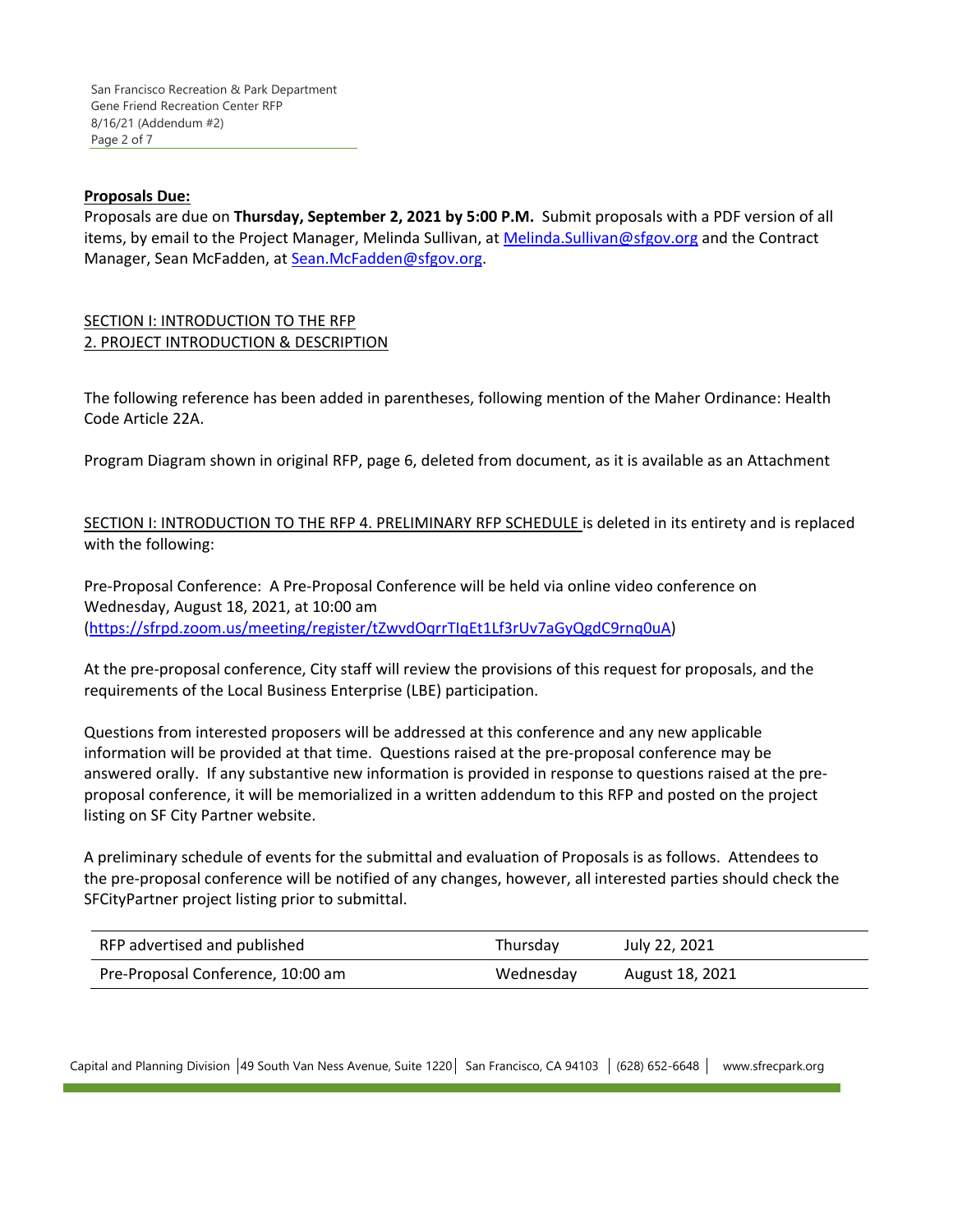| Deadline for written questions, 9:00 am local time   | Monday                          | August 23, 2021     |
|------------------------------------------------------|---------------------------------|---------------------|
| Issue responses to questions                         | Thursday                        | August 26, 2021     |
| Submit proposals no later than 5:00 pm local<br>time | <b>Thursday</b>                 | September 2, 2021   |
| Notify candidates selected for interviews            | Thursday                        | September 23, 2021  |
| <b>Interviews</b>                                    | Monday $-$<br>Thursday<br>(TBD) | October 11-14, 2021 |
| Notify successful candidates                         | Thursday                        | October 21, 2021    |
| Complete agreement negotiations                      | Thursday                        | November 18, 2021   |
| <b>RPD Commission Award</b>                          |                                 | December 2021       |
| Agreement certification/<br>Notice of Award          |                                 | Late December 2021  |

## SECTION I: INTRODUCTION TO THE RFP 7. MINIMUM QUALIFICATIONS

The first paragraph of this section is deleted in its entirety and is replaced with the following:

The minimum qualifications set forth below are required for a Proposer to be eligible to submit a proposal in response to the RFQ. Proposals must clearly demonstrate compliance with the specified minimum qualifications. Each Proposal will be reviewed for initial determination on whether Proposer meets the MQs referenced in this section. **This screening is a pass or fail determination and a Proposal that fails to meet the Minimum Qualifications will not be eligible for further consideration in the evaluation process**. The City reserves the right to request clarifications from Proposers prior to rejecting a Proposal for failure to meet the Minimum Qualifications.

Subconsultants may participate on multiple teams. Subconsultants on multiple teams should disclose in writing to prime proposers that they have a non‐exclusive arrangement.

7.1 Prime Consultant or Joint Venture (JV) Partners Qualifications: A.3: "with CM/GC project delivery" is replaced with "with Integrated Project Delivery (IDP: CM/GC, CMAR, and /or Design Build)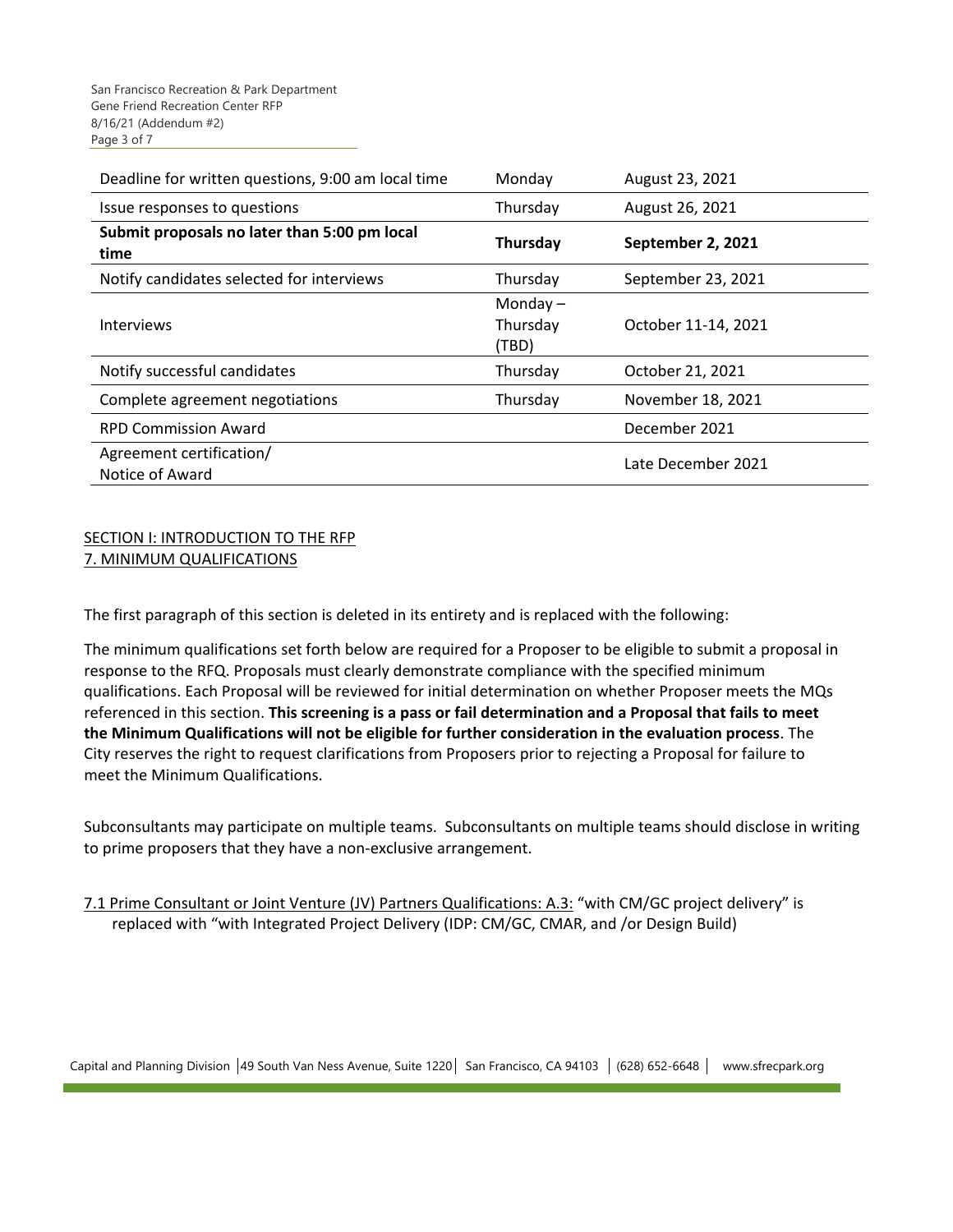Non-leading JV Partner qualification C.3" "with CM/GC project delivery" is replaced with "with Integrated Project Delivery (IDP: CM/GC, CMAR, and /or Design Build)

7.2 Prime Consultant Key or Lead Personnel Qualifications A.1: "diploma" is replaced with "resume"

7.2 Prime Consultant Key or Lead Personnel Qualifications A.5: "with CM/GC project delivery" is replaced with "with Integrated Project Delivery (IDP: CM/GC, CMAR, and /or Design Build)

7.4 Team Qualifications Section A: "together" is deleted after "successful experience working"

7.5 Technical Qualifications Section A is deleted in its entirety.

- 7.5 Technical Qualifications Section B becomes Section A.
- 7.5 Technical Qualifications B.5: "with CM/GC project delivery" is replaced with "with Integrated Project Delivery (IDP: CM/GC, CMAR, and /or Design Build)

7.5 Technical Qualifications Section C. Subconsultant Qualifications: Civil, Structural, Geotechnical Engineers is deleted in its entirety and is replaced with the following:

- B. Subconsultant Qualifications: Civil, Structural, Geotechnical Engineers
	- 1. Demonstrated success developing innovative solutions to site specific constraints, including high water table, adjacent structures, great depth to bed rock, challenging soils conditions and dense urban context
	- 2. Demonstrated success with the delivery of 3 relevant building projects, at least one (1) of which is over 10,000 gross square feet in size, at least one (1) of which being a recreation center or similar recreation / athletic facility, with building as well as landscape components, and at least one (1) of which was with a government agency client
	- 3. Experience working on Integrated Project Delivery (CM/GC, CMAR, and /or Design Build), in pre‐ construction phase (desired but not required)

7.5 Technical Qualifications Section D. Subconsultant Qualifications: Electrical / MEP Engineer is deleted in its entirety and is replaced with the following:

- C. Subconsultant Qualifications: Electrical / MEP Engineer
	- 1. Demonstrated experience working on at least 3 projects requiring new primary electrical service from Pacific Gas & Electric (PG&E), whereby Electrical Engineer played a key support role in coordinating with Project Owner, (SFPUC), and PG&E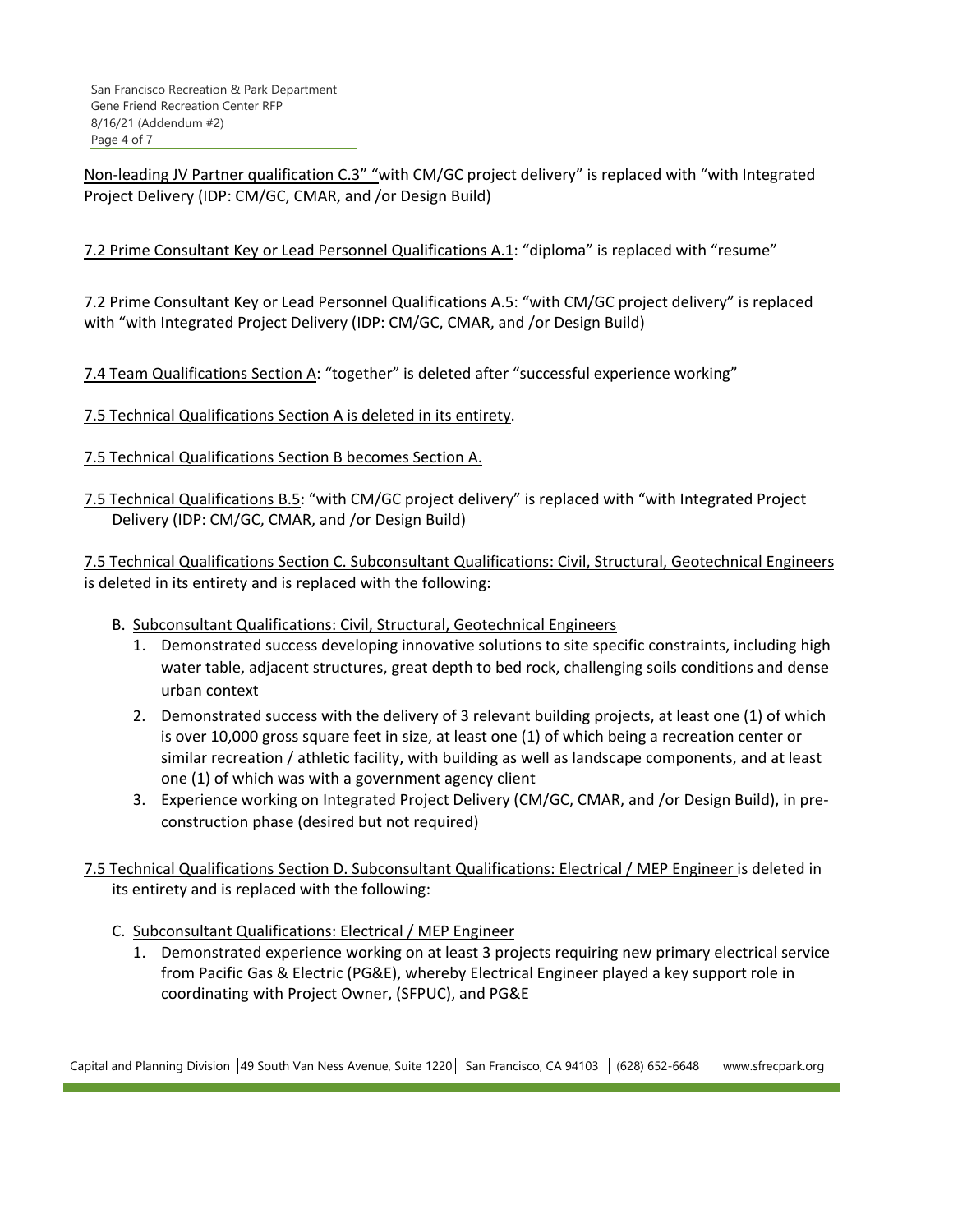- 2. Demonstrated experience on at least three (3) projects with photovoltaic roof arrays, at least 2 of which were permitted through a government agency in compliance with Green Building Requirements for roofs of new buildings exceeding 10,000 gross square feet
- 7.5 Technical Qualifications Section E. Subconsultant Qualifications: Cost Estimator is deleted in its entirety and is replaced with the following:
- D. Subconsultant Qualifications: Cost Estimator
	- 1. Valid current CPE (Certified Professional Estimator) certification through the American Society of Professional Estimators (ASPE) or valid current CEP (Cost Estimating Professional) certification administered by the Association for the Advancement of Cost Engineering (AACE International)
	- 2. Experience as key / lead estimator on at least ten (10) relevant projects, including
		- i. at least five (5) projects with building over 10,000 square feet
			- ii. at least five (3) with a government agency client
		- iii. at least five (2) projects delivered through CM/GC
- 7.5 Technical Qualifications Section F. Subconsultant Qualifications: LEED Consultant is changed to Section E, and "the San Francisco Department of Building Inspection (DBI)" is changed to "a government agency"
- 7.5 Technical Qualifications Section G. Subconsultant Qualifications: Commissioning Agent is deleted in its entirety and is replaced with the following:
- F. Subconsultant Qualifications: Commissioning Agent
	- 1. Experience with enhanced and monitoring based Commissioning on at least three (3) projects, including

\_\_\_\_\_\_\_\_\_\_\_\_\_\_\_\_\_\_\_\_\_\_\_\_\_\_\_\_\_\_\_\_\_\_\_\_\_\_\_\_\_\_\_\_\_\_\_\_\_\_\_\_\_\_\_\_\_\_\_\_\_\_\_\_\_\_\_\_\_\_\_\_\_\_\_\_\_\_\_\_\_\_\_\_\_\_\_\_

- i. At least five (1) project with a government agency client; and
- ii. At least five (2) projects with LEED Gold or LEED Platinum certification

### SECTION II: PROPOSAL REQUIREMENTS

- 1. SUBMITTAL CONTENTS
- 3. Team Qualification and Experience (Limit to 10 Pages). Point a: "among prime consultant and subconsultants. Proposer's team must be able to perform all tasks described in Section I.6 Potential Scope of Services. More than one firm may be listed for each discipline" added after "Describe how the workload might be organized, divided, or assigned"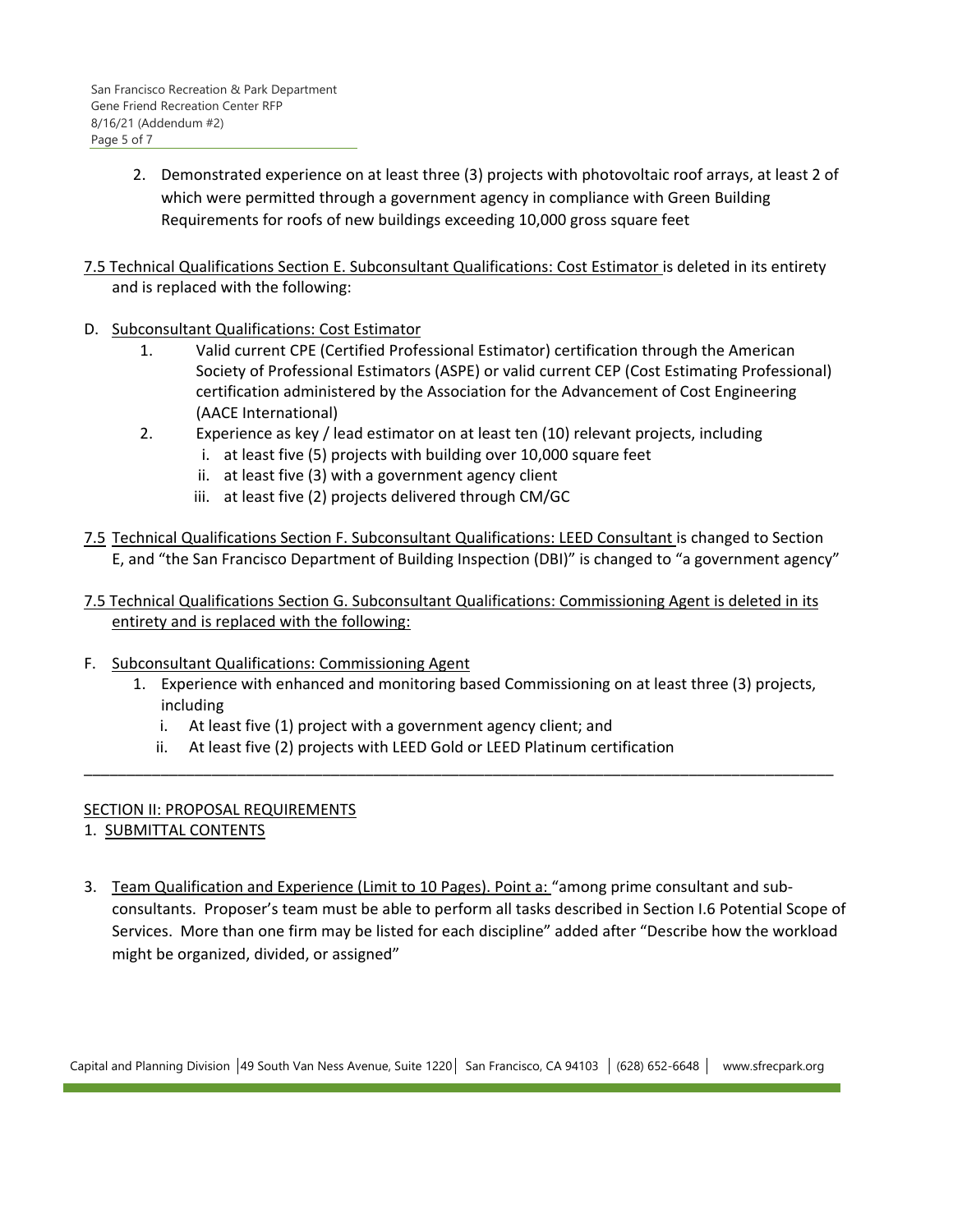## 2. SUBMITTAL REQUIREMENTS

- 3. Proposals shall be submitted as follows. Points 2, 3, and 4 are deleted in their entirety and replaced with the following:
	- **2.** Submit **one (1) digital copy (PDF) of all required CMD FORMS**, including Good Faith Efforts Documentations (if any), in a separate PDF file. The file shall be titled "CMD FORMS," include the title of this RFP, and the name of the Consultant. Refer to Section VI.3 (Appendix, Contract Monitoring Division Forms).
	- 3. Submit **one (1) digital copy (PDF) of all required CONTRACT FORMS** in a separate PDF file. The file shall be titled "CONTRACT FORMS," include the title of this RFP, and the name of the Consultant. Refer to Section VI.4, 5, 6 (Appendix, Declaration and Certification Forms, First Source Hiring Agreement for Professional Services, Standard Consultant Contract).
	- **4.** Submit **one (1) digital copy (PDF) of the FEE PROPOSAL** in a separate PDF file. The file shall be titled "FEE PROPOSAL," include the title of this RFP, and the name of the Consultant.

**\_\_\_\_\_\_\_\_\_\_\_\_\_\_\_\_\_\_\_\_\_\_\_\_\_\_\_\_\_\_\_\_\_\_\_\_\_\_\_\_\_\_\_\_\_\_\_\_\_\_\_\_\_\_\_\_\_\_\_\_\_\_\_\_\_\_\_\_\_\_\_\_\_\_\_\_\_\_\_\_\_\_\_\_\_\_\_\_\_\_\_**

### Section III: Selection Process

- 1 INTRODUCTION TO THE SELECTION PROCESS
- A. RFP WRITTEN PROPOSAL SUBMITTAL EVALUATION. Point 1 is deleted in its entirety and is replaced with the following:
	- 1. CMD and RPD staff will review each proposal for initial determinations on responsiveness. Elements reviewed will include, without limitation: proposal completeness, compliance with format requirements, compliance with minimum qualification requirements, verifiable references, compliance with LBE requirements, and responsiveness to the material terms and conditions of the Agreement (See Appendix E for Sample Contract). This review will provide a pass/fail determination as to whether a proposal meets the threshold requirements described above. The City will deem non-responsive any proposal that fails to meet these requirements and will not include any Proposal deemed non‐responsive in the Evaluation Process described in Section 5.2 below. The City reserves the right to request clarification from Proposers prior to rejecting a proposal for failure to meet the Initial Review requirements. The City will limit clarifications to exchanges between the City and a Proposer for the purpose of clarifying certain aspects of the Proposal and will not provide a Proposer the opportunity to revise or modify its Proposal.
- A. RFP WRITTEN PROPOSAL SUBMITTAL EVALUATION. Point 2 is deleted in its entirety and is replaced with the following: